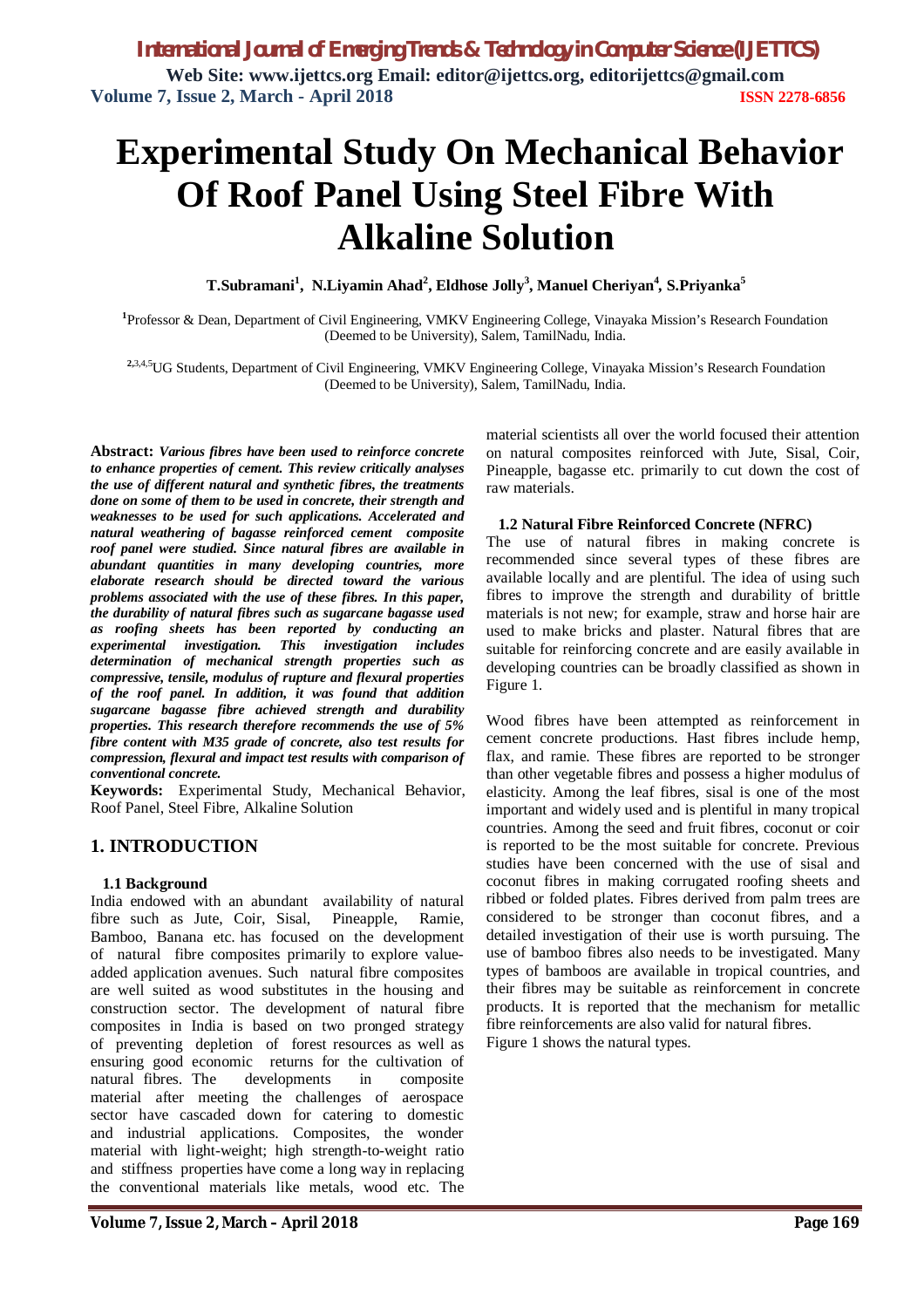# *International Journal of Emerging Trends & Technology in Computer Science (IJETTCS)*

**Web Site: www.ijettcs.org Email: editor@ijettcs.org, editorijettcs@gmail.com Volume 7, Issue 2, March - April 2018 ISSN 2278-6856**



**Figure 1** Natural fibre type

#### **1.4 Current development in FRC**

The latest developments and research presented the new fibre matrix like:

- High fibre volume micro-fibre system.
- Compact reinforced composites.
- Polymer concrete

# **1.4.1 High fibre volume micro-fibre system**

It can replace asbestos fibre. It improves toughness and impact strength. These properties make it attractive for thin precast products such as roofing sheets, cladding panels. Cement composites are useful for repair & rehabilitation works.

# **1.4.2 Compact reinforced composites (CRC)**

It consists of an extremely strong, dense cement matrix and extremely expensive. It exhibits flexural strength up to 260Mpa and compressive strength of about 200Mpa. It is as strong as structural steel and can be moulded and fabricated at the site.

# **1.4.3 Polymer concrete**

Polymer concrete is porous due to air voids, water voids. Impregnation of monomer & subsequent polymerization is the latest technique adapted to reduce porosity and improves strength.

Types of polymer concrete are:

- Polymer-impregnated concrete (PIC).
	- Polymer cement concrete (PCC).
	- Polymer concrete (PC).

• Polymer impregnated & surface coated polymer concrete.

#### **1.4.3.1 Polymer-impregnated concrete (PIC).**

PIC is precast conventional concrete, cured & dried in an oven.Polymerization carried out by using radiation, application of heat or by chemical initiation. Monomers used are methyl methacrylate, styrene, acrylonitrile, T-butyl styrene. The amount of monomer loading depends on the quantity of water and air that has occupied the total void space. A monomer loading time can be reduced by application of pressure.

# **1.4.3.2 Polymer cement concrete (PCC)**

PCC is made by mixing cement, aggregates, water & monomer. Monomers used in PCC are polyester-styrene, epoxy-styrene, furans, and vinylidene chloride. A superior PCC made by furfuryl alcohol aniline hydrochloride in the wet mix is claimed to be especially dense, non-shrinking,

high corrosion resistance, low permeability & high resistance to vibrations and axial extension.

# **1.4.3.3 Polymer concrete (PC)**

The aggregate bound with a polymer binder. It minimises void volume in the aggregate mass. Strength obtained is 140 MPa with a short curing period. The graded aggregates are prepacked& vibrated in the mould. It tends to be brittle & it is reported that dispersion of fibre reinforcement would improve the toughness & tensile strength of material.

# **1.4.3.4 Partially impregnated and surface coated concrete**

It significantly increases the strength of original concrete. Polymerization can be done by the thermal catalytic method. The depth of the monomer penetration depends upon pore structure of hardened & dry concrete, duration of soaking & viscosity of monomer. Excellent penetration can be achieved by pounding the monomer on a concrete surface.

# **1.5 Applications of FRC**

It is used on account of the advantage of increased static and dynamic tensile strength and better fatigue strength. FRC is used for:

- Runway, Aircraft parking and Pavements
- Industrial flooring
	- Tunnel and canal lining
	- Slope stabilization
- Thin shells
- Curtain Walls
- Pipes
- Manholes
- Dams and Hydraulic structures
- Roof tiles
- Composite decks
- Impact resisting structures

# **1.6 Primary Importance**

The roof is a system that separates the building's top floor from the outdoor environment. It consists of functional parts, which have to work together:

- supporting structure
- air barrier
- vapour barrier
- **Insulation**
- ventilated space if appropriate
- decking for roofing
- Actual roofing
- Water drainage
- **Penetrations**
- Other auxiliary roof structures

# **1.7 Roof System Regulations and Guidelines**

Structural design and the use of products in construction are regulated by EU building product directives, harmonised product standards, national building codes, e.g. The National Building Code of Finland and voluntary guidelines such as the Roof Systems Manual, the RT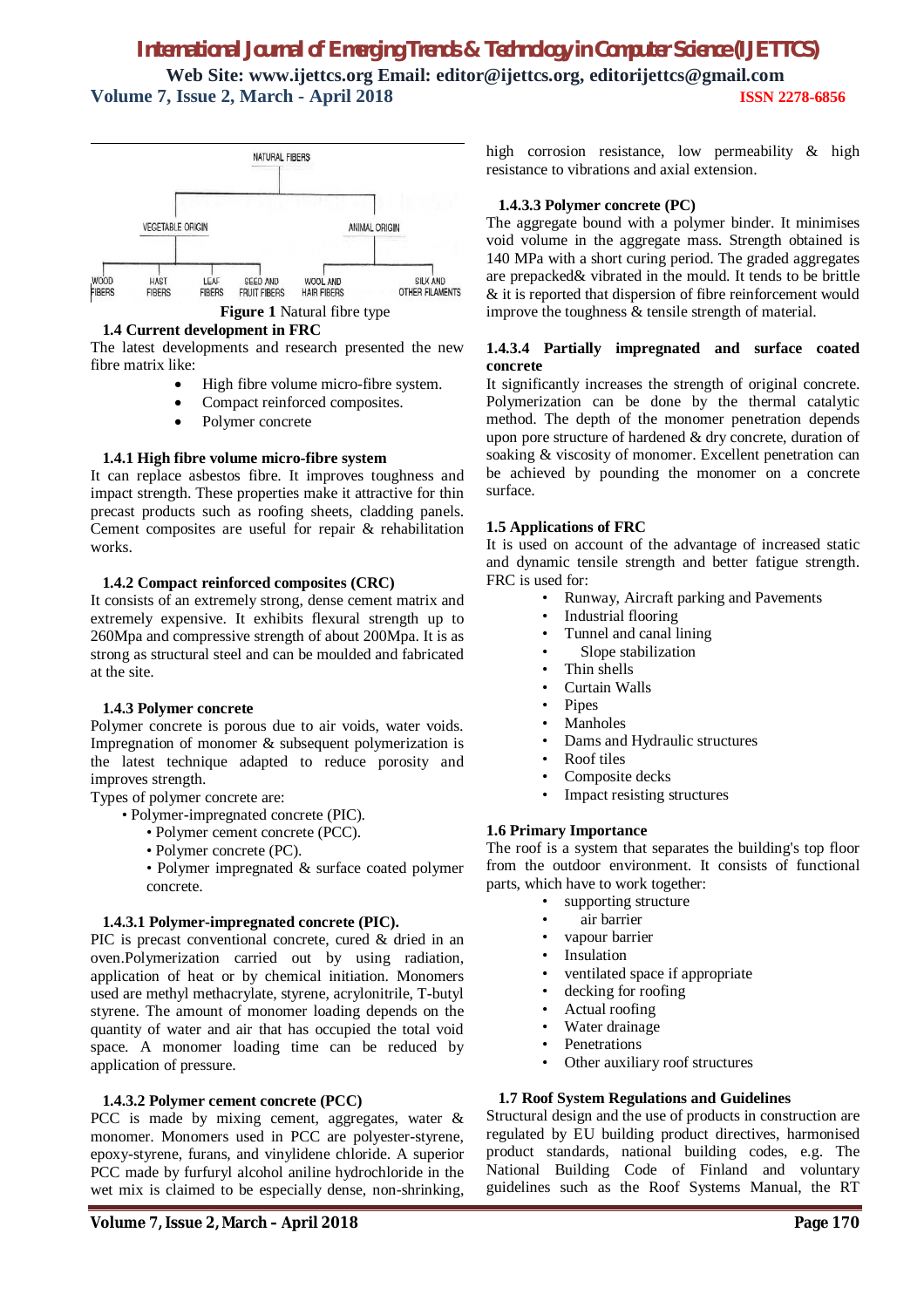# *International Journal of Emerging Trends & Technology in Computer Science (IJETTCS)*

**Web Site: www.ijettcs.org Email: editor@ijettcs.org, editorijettcs@gmail.com Volume 7, Issue 2, March - April 2018 ISSN 2278-6856**

construction file, water and moisture-proofing code of practice (RIL 107), RYL 2000 on the quality requirements in the construction industry as well as the product and contracting certificates given by VTT Technical Research Centre of Finland, all of which illustrate good building practices to be adhered to in Finland.

# **1.8 Ce Marking of Construction Products**

By CE marking of construction products the manufacturer attests that the product complies with all the applicable EU directives. However, CE marking alone does not guarantee that the product is suitable for use in Finland.

# **1.8.1 Concrete tile roofing**

Today most tiled roofs in Finland are made with concrete tiles. Thanks tothe method of manufacture they are dimensionally more accurate than claytiles. Concrete tiles must comply with the quality requirements of EuropeanStandards EN 490 and EN 491. Concrete tiles are usually of interlockingtype.

# **1.8.2 Roof pitch**

Concrete tile roofing is suitable for all roof shapes up to a minimum slope of 1:5. With clay tiles the minimum pitch is approx. 1:3 depending on type. Theminimum pitch of interlocking type clay tiles is 1:4. Product-specific pitchlimits given by the manufacturer should be followed.

#### **1.8.3 Supporting structure**

The actual ventilation channel of the roof structure is between the insulation and the underlay. An underlay should always be installed under roof tiling independent of its pitch, as in changing weather conditions water and snow will enter through connections and joints underneath the roofing.

#### **1.9 Properties of FRC**

Fibre impart the following properties when introduced with concrete:-

- Increases the tensile strength of the concrete
- Reduces the air voids and water voids.
- Increases the durability of the concrete
- Reducing bleeding in fresh concrete
- Giving more flexural strength as compare to strength given by rebar.
- Restricting the growth of cracks under loads.
- Some fibres produce greater impact, abrasion in concrete.

# **2. METHODOLOGY**

Figure 2 Shows the methodology adopted in this study



**Figure 2** Methodology

# **3. MATERIAL COLLECTION**

#### **3.1 Cement**

Ordinary Portland Cement (53 Grade) was used for casting all the specimens. To produce high performance concrete, the utilization of high strength cements is necessary. Different types of cement have different water requirements to produce pastes of standard consistence. Different types of cement also will produce concrete have a different rates of strength development. The choice of brand and type of cement is the most important to produce a good quality of concrete. The type of cement affects the rate of hydration, so that the strengths at early ages can be considerably influenced by the particular cement used. It is also important to ensure compatibility of the chemical and mineral admixtures with cement.

#### **3.2 Aggregate**

Aggregate are the most important constituents in concrete and the aggregate occupy nearly 70-80% of concrete volume. They give body to the concrete, reduce shrinkage and stiffened the concrete. One of the most important factors for producing workable concrete is a good gradation of aggregates. Good grading implies that a sample fraction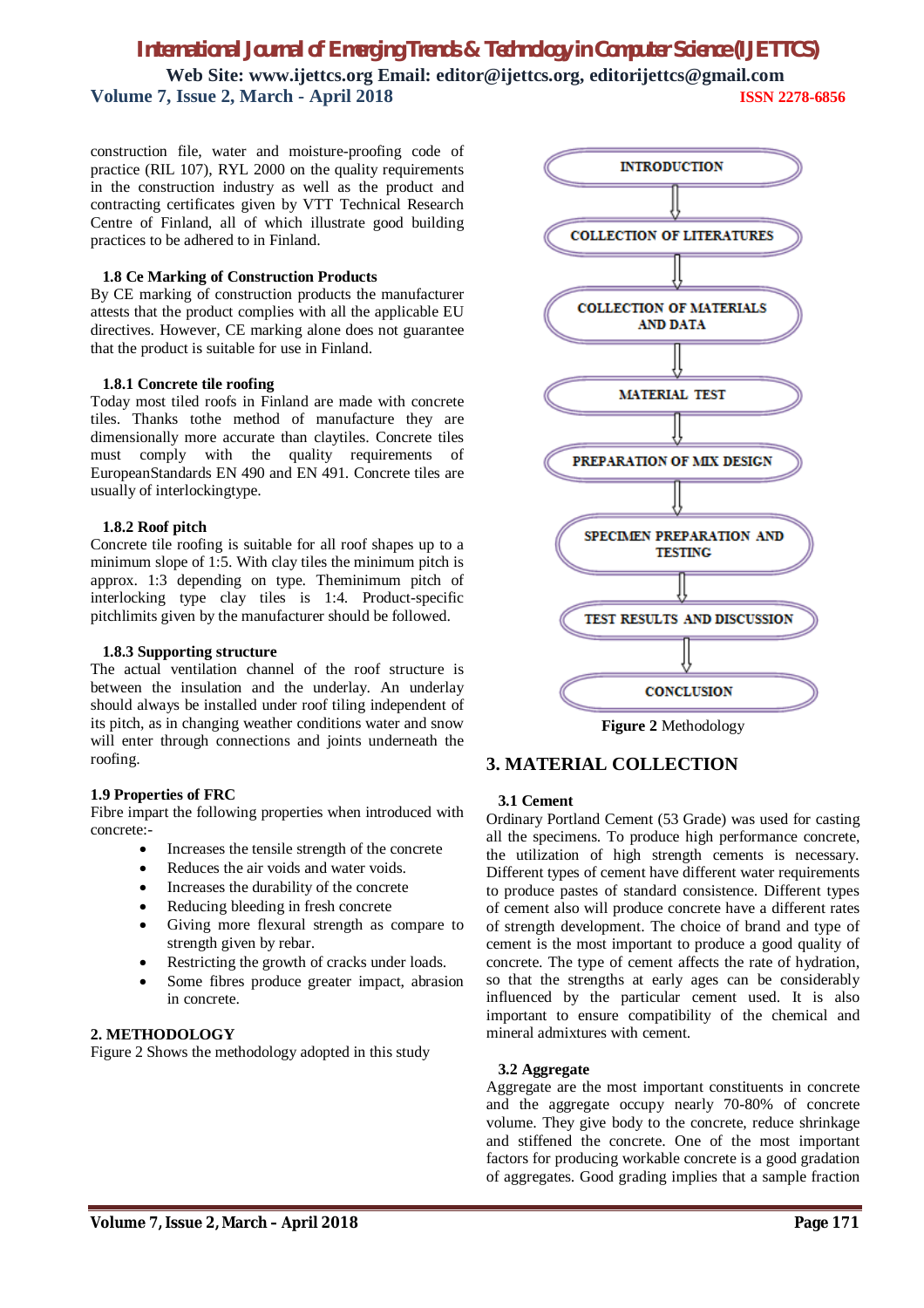of aggregates in required proportion contains minimum voids requirements to use as concreting materials.

# **3.2.1 Coarse Aggregate**

Aggregates fractions larger than 4.75mm are termed as coarse aggregates. The fraction of aggregates used in the experimental work passed in 20mm sieve and retained on 10mm IS sieve comes under Zone II aggregates conforming to IS: 383-1970.

# **3.2.2 Fine Aggregate**

Fine aggregates are termed as "filler" which fills the voids in concrete. The aggregates less than 4.75mm are known as fine aggregates. The river sand is used as fine aggregate conforming to requirements of IS: 383-1970 comes under zone II.

# **3.3 Water**

Water is an important ingredient of concrete as it actually participates in the chemical reaction with cement. Since it helps to from the strength giving cement gel, the quantity and quality of water are required to be looked into very carefully.

# **4. MATERIAL PROPERITIES**

# **4.1 Materials**

The raw materials used in this research are Ordinary Portland cement, fine aggregate and coarse aggregate (OPC), Rivers and, Bagasse fibre and water. They were all obtained in India.

# **4.2 Cement**

Ordinary Portland cement of 53 grade of cement is used according to IS: 12269-1987 and conducting test on cement to find out the physical properties and results

# **4.3 Fine Aggregate**

Aggregate fillers River sand passing through a 4.75-mm IS sieve was obtained from a locally available source; it conforms to grading zone-III of IS 383 (1970).

# **4.4 Coarse Aggregates**

Crushed aggregates of less than 12.5mm size produced from local crushingplants were used. The aggregate exclusively passing through 12.5mm sieve size and retained on 10mm sieve is selected. The aggregates were tested for their physical requirements such as gradation, fineness modulus, specific gravity and bulk density in accordance with IS: 2386-1963. The individual aggregates were mixed to induce the required combined grading. The particular specific gravity and water absorption of the mixture are given in Table1

**Table 1:**Physical properties of Coarse aggregate

| Properties          | Coarse<br>aggregate |
|---------------------|---------------------|
| Particle shape      | Angular             |
| Particle size       | 20 <sub>mm</sub>    |
| Specific gravity    | 2.75                |
| <b>Bulk</b> density | 1340 kg / $m^3$     |
| Fineness modulus    | 4.18                |

# **4.5 Water**

Water plays a vital role in achieving the strength of concrete. For complete hydration it requires about 3/10th of its weight of water. It is practically proved that minimum water-cement ratio 0.35 is required for conventional concrete. Water participates in chemical reaction with cement and cement paste is formed and binds with coarse aggregate and fine aggregates. If more water is used, segregation and bleeding takes place, so that the concrete becomes weak, but most of the water will absorb. Hence it may avoid bleeding. If water content exceeds permissible limits it may cause bleeding. If less water is used, the required workability is not achieved. Potable water fit for drinking is required to be used in the concrete and it should have pH value ranges between 6 to 9.

# **4.6 Fibres**

First the sugarcane was dried directly in sun light till it becomes dry, then it's were chopped off to size of Aspect ratio 5%. Place the chopped Bagasse in oven at a constant temperature of 50 to 60ºC for an hour (this makes the Bagasse brittle).Finally the Bagasse used for the study. Table 2 shows the properties of fibre.

| Properties of fiber                     | Sugarcane   |      |
|-----------------------------------------|-------------|------|
| Diameter                                | 1.50 mm     |      |
| Aspect Ratio                            | 30, 60 % 90 |      |
| Specific gravity                        | 0.52        |      |
| Water Absorption                        | 286.6       |      |
| Density in kg/m <sup>3</sup>            | 260         |      |
| Young's Modulus (GPa)                   |             | 27.1 |
| Tensile strength (MPa)                  |             | 222  |
| Elongation (%) Sugar cane bagasse fibre | 1.1         |      |

**Table 2:**Properties of the Fibre

Figure 3 shows the sugarfibre used in this study



**Figure 3**Sugarcane fibre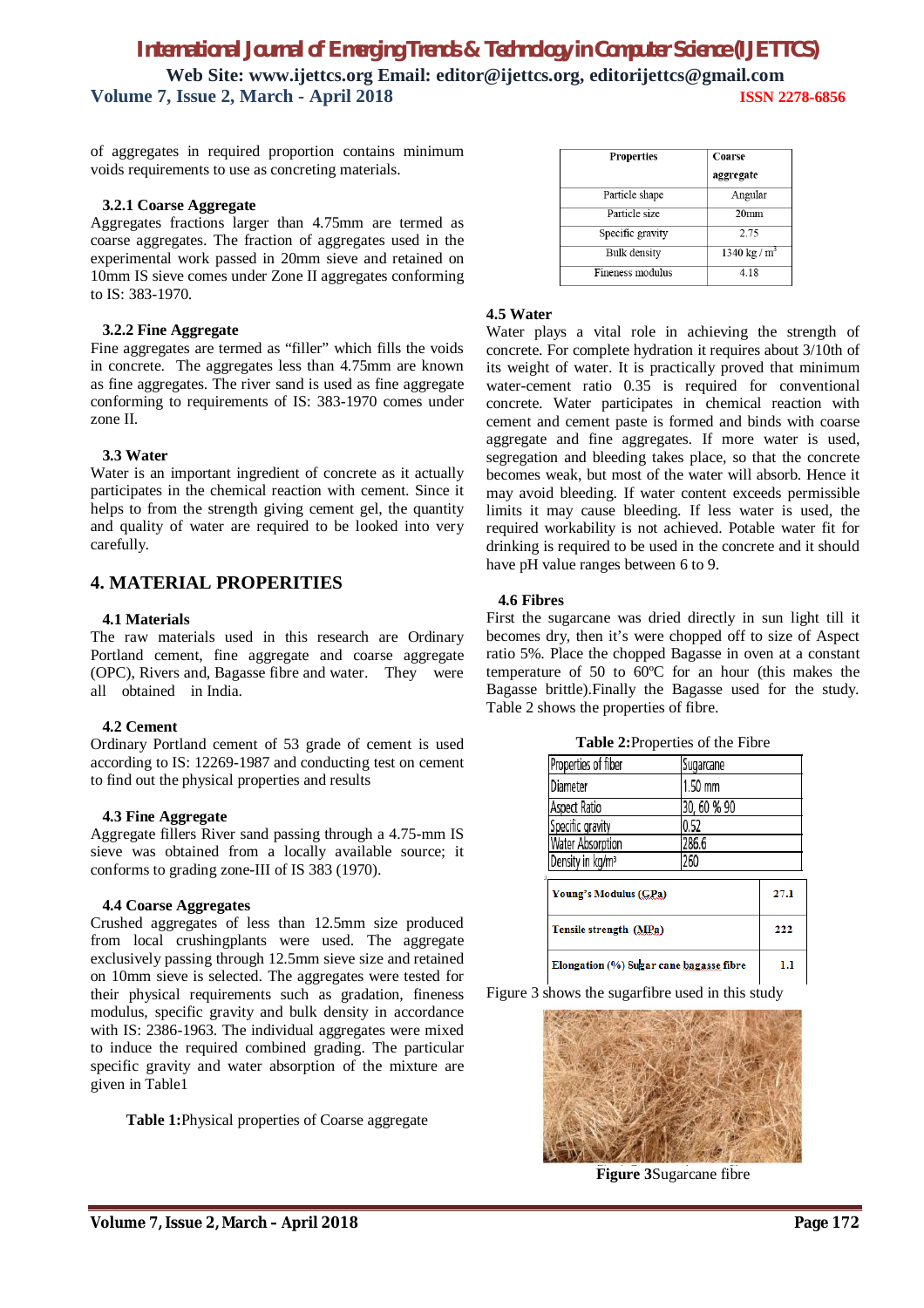# **5. MIX DESIGN**

# **Design Stipulations**

| Grade Designation            | - M-35          |
|------------------------------|-----------------|
| Type of cement               | - O.P.C-53grade |
| Fine Aggregate               | - Zone-I        |
| Sp. Gravity Cement           | $-3.12$         |
| Sp. Gravity Fine Aggregate   | $-2.4$          |
| Sp. Gravity Coarse Aggregate | $-2.75$         |

# **Mix Proportion**

Table 3 shows the mix proportion

**Table 3:** Mix proportion

| <b>Cement</b><br>$(kg)/m^3$ | FA<br>$(kg)/m^3$ | CA<br>$(kg)/m^3$ | Water<br>$(liter)/m^3$ |
|-----------------------------|------------------|------------------|------------------------|
| 563.34                      | 527.59           | 1051.71          | 197.17                 |

# **6. TEST PROCEDURE**

#### **6.1 Compressive Strength**

Compression tests are used to determine how a product or material reacts when it is compressed, squashed, crushed or flattened by measuring fundamental parameters that determine the specimen behaviour under a compressive load. Compression test are conducted at the end of 7th and 28th day of casting the specimens. The load was applied without any shock and continuously until the failure of the specimens. The maximum load is applied to the specimens until failure is recorded.

# **6.2 Flexural Strength Test**

During the testing, the beam specimens of size7000mmx150mmx150mm were used. Specimens were dried in open air after 7 days of curing and subjected to flexural strength test under flexural testing assembly.Apply the load at a rate that constantly increases the maximum stress until rupture occurs. The fracture indicates in the tension surface within the middle third of span length.

#### **6.3 Impact Test**

An impact test is a technique for determining the behavior of material subjected to shock loading in:

- Bending
- Tension
- Torsion

This test is designed to determine how a specimen of a known material will respond to a suddenly applied stress. The test ascertains whether the material is tough or brittle.

# **6.3.1 Types of Impact Tests**

For a single impact test the three most popular types of test are the Chirpy V-notch test, the Izod test and the Tensile Impact test. These three tests all essentially determine the same characteristics of the material but differ in the orientation of the test sample which causes the sample to be stressed in different directions and involve a known weight released from a known height colliding with the specimen in its test fixture. All of these tests are useful in determining the impact mechanics of the test specimen.

# **7. TEST RESULT**

# **7.1 Ratios for Special Concrete (Extra Ingredients) Ratio –I**

Sugarcane fibre addingof 5 %

#### **7.2 Compressive Strength of Cube**

Table 4 shows the compressive strength test results.

**Table 4: Compressive Strength Test Result**

|                             | $%$ OF             | <b>COMPRESSIVE STRENGTH(N/mm<sup>2</sup>)</b> |                |        |
|-----------------------------|--------------------|-----------------------------------------------|----------------|--------|
| <b>MIX</b><br><b>DESIGN</b> | <b>REPLACEMENT</b> | 7DAYS                                         | <b>14 DAYS</b> | 28DAYS |
|                             |                    | 25.6                                          | 30.85          | 38.54  |
| Mas                         | 5%                 | 27.5                                          | 37.9           | 43.16  |

Figure 4 shows the compression test graph results of cube



**Figure4 Compression Test Graph Result**

#### **7.3 Flexural strength test:**

Table 5 shows the Flexural strength test results.

| <b>MIX</b><br><b>DESIGN</b> | % OF<br><b>REPLACEMENT</b> | FLEXURAL STRENGTH TEST (N/mm <sup>2</sup> ) |         |         |  |
|-----------------------------|----------------------------|---------------------------------------------|---------|---------|--|
|                             |                            | 7 DAYS                                      | 14 DAYS | 28 DAYS |  |
|                             | O                          | 3.1                                         | 4.85    | 5.99    |  |
| $M_{35}$                    | 5 %                        | 3.68                                        | 5.25    | 6.89    |  |

Figure 5 shows the Flexural strength graph result of prism



**Figure5**Flexural strength graph result

 **7.4 Impact Test Result**

Table 6 shows the impact test results.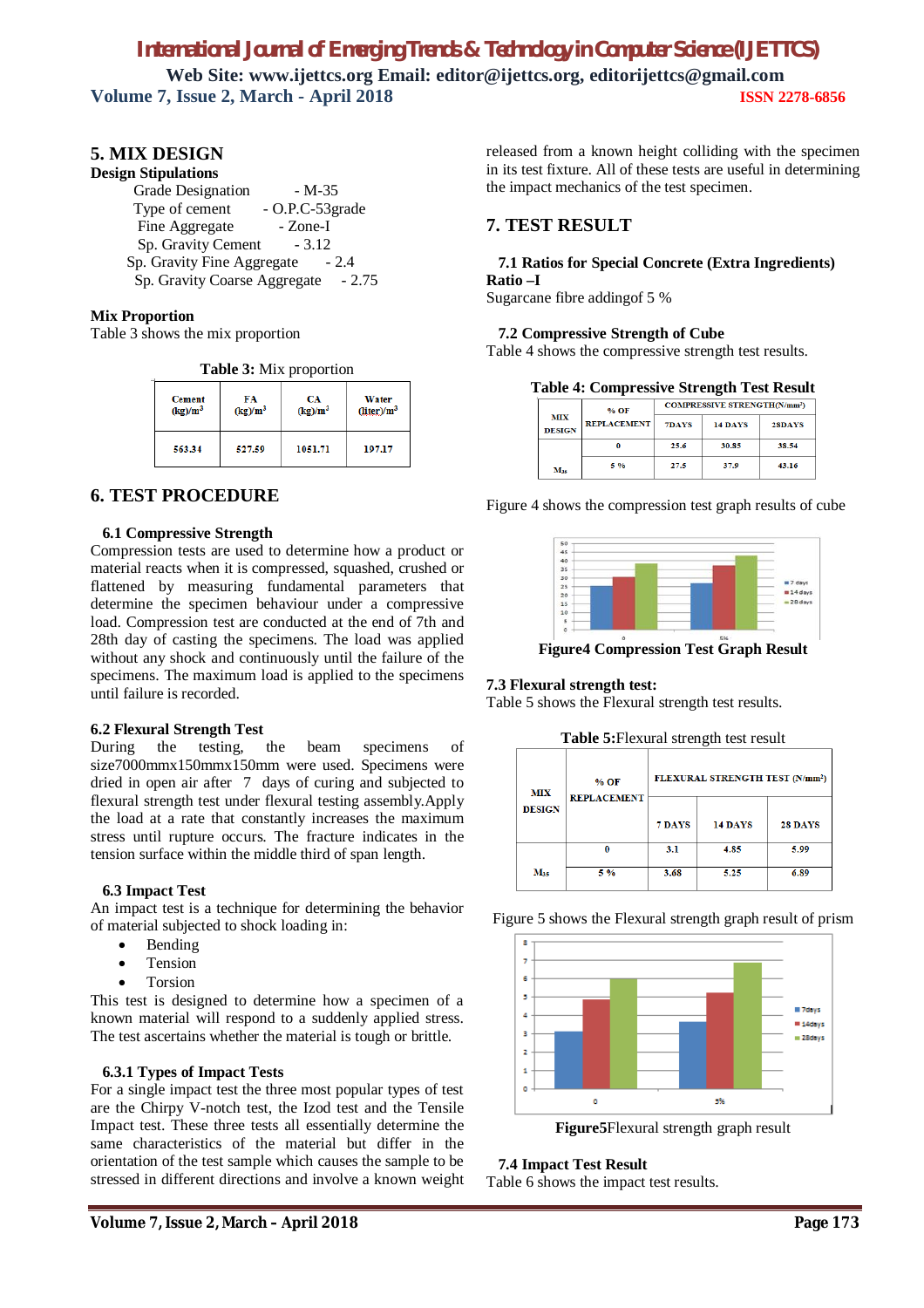| Table 6 Impact test results |                                    |                                |                                   |                   |                     |
|-----------------------------|------------------------------------|--------------------------------|-----------------------------------|-------------------|---------------------|
| <b>S.NO</b>                 | Slab Identification                | <b>First Crack</b><br>Load(kN) | Ultimate<br>Failure Load<br>(1,3) | Deflection (mm)   |                     |
|                             |                                    |                                |                                   | At First<br>Crack | Ultimate<br>Failure |
|                             | Roof panel with<br>sucarcane fiber | 0.428                          | 0.478                             | 1.46              | 5.62                |

# **8. CONCLUSION**

From the results obtained from the compression test, it is observed that there is an improvement in strength with the addition of sugarcane bagasse fibres whether treated or non-treated in comparison with plain cement concrete.

- There is 10.5 % increase in compressive strength for sugarcane bagasse fibres reinforced concrete than conventional concrete.
- Compressive strength was maximum obtained for sugarcane bagasse fibre reinforced concrete in 43.16N/mm<sup>2</sup>at 28days compared to conventional concrete.
- Flexural strength will be increases at 5% replacement of sugarcane bagasse fibre at  $6.89$  N/mm<sup>2</sup>.
- From impact test result Roof panel with 0.5% bagassefibre with 5.62 mm deflection at 0.478 kN.

# **References**

- [1]. T.Subramani., S.Krishnan. S.K.Ganesan., G.Nagarajan "Investigation of Mechanical Properties in Polyester and Phenyl-ester Composites Reinforced With Chicken Feather Fibre" International Journal of Engineering Research and Applications Vol. 4, Issue 12(Version 4), pp.93-104, 2014.
- [2]. T.Subramani, J.Jayalakshmi , " Analytical Investigation Of Bonded Glass Fibre Reinforced Polymer Sheets With Reinforced Concrete Beam Using Ansys" , International Journal of Application or Innovation in Engineering & Management (IJAIEM) , Volume 4, Issue 5, pp. 105-112 , 2015
- [3]. T.Subramani, D.Latha , " Experimental Study On Recycled Industrial Waste Used In Concrete" , International Journal of Application or Innovation in Engineering & Management (IJAIEM) , Volume 4, Issue 5, pp. 113-122 , 2015
- [4]. T.Subramani, V.Angappan , " Experimental Investigation Of Papercrete Concrete" , International Journal of Application or Innovation in Engineering & Management (IJAIEM) , Volume 4, Issue 5, pp. 134-143 , 2015
- [5]. T.Subramani, V.K.Pugal , " Experimental Study On Plastic Waste As A Coarse Aggregate For Structural Concrete" , International Journal of Application or Innovation in Engineering & Management (IJAIEM) , Volume 4, Issue 5, pp.144-152 2015
- [6]. T.Subramani, B.Suresh , " Experimental Investigation Of Using Ceramic Waste As A Coarse Aggregate Making A Light Weight Concrete " , International Journal of Application or Innovation in Engineering &Management (IJAIEM) , Volume 4, Issue 5, pp. 153-162 , 2015
- [7]. T.Subramani, M.Prabhakaran , " Experimental Study On Bagasse Ash In Concrete" , International Journal of Application or Innovation in Engineering & Management (IJAIEM) , Volume 4, Issue 5, pp. 163-172 , 2015
- [8]. T.Subramani, A.Mumtaj , " Experimental Investigation Of Partial Replacement Of Sand With Glass Fibre" , International Journal of Application or Innovation in Engineering & Management (IJAIEM) , Volume 4, Issue 5, pp. 254-263 , 2015
- *[9]. T.Subramani, S.B.Sankar Ram Experimental Study on Concrete Using Cement With Glass Powder,IOSR Journal of Engineering,Volume 5 , Issue 5, Version 3, pp43-53, 2015*
- [10]. T.Subramani, S.Kumaran , " Experimental Investigation Of Using Concrete Waste And Brick Waste As A Coarse Aggregate " , International Journal of Application or Innovation in Engineering & Management (IJAIEM) , Volume 4, Issue 5, pp. 294-303 , 2015
- *[11]. T.Subramani, G.Ravi, "Experimental Investigation Of Coarse Aggregate With Steel Slag In Concrete", IOSR Journal of Engineering, Volume 5,Issue 5, Version 3, pp64-73, 2015*
- [12]. T.Subramani, K.S.Ramesh , " Experimental Study On Partial Replacement Of Cement With Fly Ash And Complete Replacement Of Sand With M sand" , International Journal of Application or Innovation in Engineering & Management (IJAIEM) , Volume 4, Issue 5 , pp. 313-322 , 2015
- [13]. T.Subramani, G.Shanmugam , " Experimental Investigation Of Using Papercrete And Recycled Aggregate As A Coarse Aggregate " , International Journal of Application or Innovation in Engineering & Management (IJAIEM) , Volume 4, Issue 5, pp. 323-332 , May 2015
- [14]. T.Subramani, P.Sakthivel , " Experimental Investigation On Flyash Based Geopolymer Bricks" , International Journal of Application or Innovation in Engineering & Management (IJAIEM) , Volume 5, Issue 5, pp. 216-227 , 2016 .
- [15]. T.Subramani, R.Siva, "Experimental Study On Flexural And Impact Behavior Of Ferrocement Slabs" International Journal of Application or Innovation in Engineering & Management (IJAIEM), Volume 5, Issue 5, pp. 228-238 , 2016
- [16]. T.Subramani, A.Anbuchezian , " Experimental Study Of Palm Oil Fuel Ash As Cement Replacement Of Concrete " , International Journal of Application or Innovation in Engineering & Management (IJAIEM), Volume 6, Issue 3, March 2017 , pp. 001- 005 , ISSN 2319 - 4847.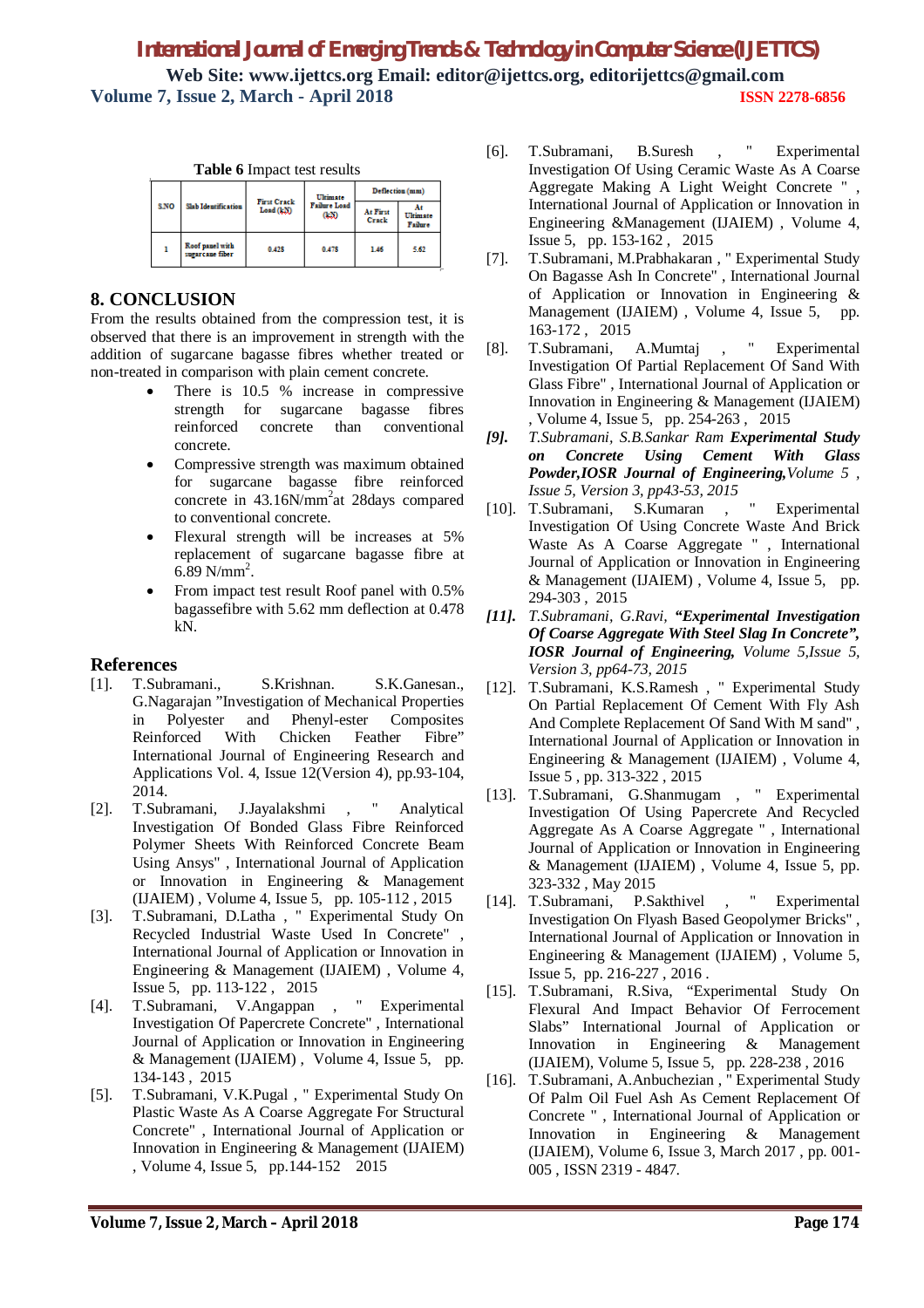- [17]. T.Subramani, A.Anbuchezian , " Experimental Study Of Mineral Admixture Of Self Compacting Concrete " , International Journal of Application or Innovation in Engineering & Management (IJAIEM), Volume 6, Issue 3, March 2017 , pp. 006-010 , ISSN 2319 - 4847.
- [18]. T.Subramani, A.Anbuchezian , " Experimental Test On Bitumen With Addition Of 35% Of Plastic Fibre " , International Journal of Application or Innovation in Engineering & Management (IJAIEM), Volume 6, Issue 3, March 2017 , pp. 017-022 , ISSN 2319 - 4847.
- [19]. T.Subramani, A.Anbuchezian , " Stabilization Of M30 Concrete Pavement By Partially Replacing Cement By 20% Of Flyash And Sodium Silicate " , International Journal of Application or Innovation in Engineering & Management (IJAIEM), Volume 6, Issue 3, March 2017 , pp. 023-031 , ISSN 2319 - 4847.
- [20]. T.Subramani, A.Anbuchezian , " Experimental Investigation On Flexural Behavior Of Folded Ferro Cement Panels " , International Journal of Application or Innovation in Engineering & Management (IJAIEM), Volume 6, Issue 3, March 2017 , pp. 045-049 , ISSN 2319 - 4847.
- [21]. T.Subramani, A.Anbuchezian , " Experimental Study On Replacement Of Concrete Material By Water Treatment Plant Waste Sewage " , International Journal of Application or Innovation in Engineering & Management (IJAIEM), Volume 6, Issue 3, March 2017 , pp. 050-057 , ISSN 2319 - 4847.
- [22]. T.Subramani, A. Fizoor Rahman , " An Experimental Study On The Properties Of Pet Fibre Reinforced Concrete " , International Journal of Application or Innovation in Engineering & Management (IJAIEM), Volume 6, Issue 3, March 2017 , pp. 058-066 , ISSN 2319 - 4847.
- [23]. T.Subramani, M.Meganathan, S.Priyanka Experimental Study On Strength Properties Of Diaphanous Concrete With Vermiculite International Journal of Application or Innovation in Engineering & Management (IJAIEM), Volume 6, Issue 5, May 2017 , pp. 229-238 , ISSN 2319 - 4847.
- [24]. T.Subramani, T.Anandavel, S.Priyanka Experimental Investigation Of Waste Plastic Fibre In Reinforced Cement Concrete Using Recycled Coarse Aggregate " , International Journal of Application or Innovation in Engineering & Management (IJAIEM), Volume 6, Issue 5, May 2017 , pp. 239- 250 , ISSN 2319 - 4847.
- [25]. T.Subramani, S.Priyanka , " Experimental Test On Carbon Nano Powder On The Properties Of Concrete " , International Journal of Application or Innovation in Engineering & Management (IJAIEM), Volume 6, Issue 5, May 2017 , pp. 294- 303 , ISSN 2319 - 4847.
- [26]. T.Subramani, P.Babu, S.Priyanka , " Strength Study On Fibre Reinforced Concrete Using Palmyra Palm Fibre Using Fem Software " , International Journal

of Emerging Trends & Technology in Computer Science (IJETTCS), Volume 6, Issue 3, May - June 2017 , pp. 198-207 , ISSN 2278-6856.

- [27]. T.Subramani, G.Unni Krishnan, R.Arumugam, A.Godwyn Michael Cornelies, H.Gopu, Experimental Study Of Quarry Sand And Rice Husk Replacing In Concrete " , International Journal of Application or Innovation in Engineering & Management (IJAIEM), Volume 6, Issue 5, May 2017 , pp. 312-319 , ISSN 2319 - 4847.
- [28]. T.Subramani, R.Sengottaiyan, K.Roop Kumar, V.Arun Kumar , S.S.ShanjaySundaraSood , " An Expremental Investigation On Mineral Admixture For High Perfomence Of Concrete " , International Journal of Application or Innovation in Engineering & Management (IJAIEM), Volume 6, Issue 5, May 2017 , pp. 320-326 , ISSN 2319 - 4847.
- [29]. T.Subramani, J.Karthickrajan , " Experimental Study On Absorption Of CO2 By M30 Concrete As A Partial Replacement Of Cement By 25% Of Zeolite" , International Journal of Application or Innovation in Engineering & Management (IJAIEM) , Volume 5, Issue 5, pp. 085-094 , 2016 .

# **AUTHOR**



**Prof. Dr.T.Subramani** Working as a Professor and Dean of Civil Engineering in VMKV Engineering College, Vinayaka Missions Research Foundation (Deemed to be University),Salem, TamilNadu, India. Having

more than 28 years of Teaching experience in Various Engineering Colleges. He is a Chartered Civil Engineer and Approved Valuer for many banks. Chairman and Member in Board of Studies of Civil Engineering branch. Question paper setter and Valuer for UG and PG Courses of Civil Engineering in number of Universities. Life Fellow in Institution of Engineers (India) and Institution of Valuers. Life member in number of Technical Societies and Educational bodies. Guided more than 420 students in UG projects and 300 students in PG projects. He is a reviewer for number of International Journals and published 201 International Journal Publications and presented more than 55 papers in International Conferences. Also presented morethan 45 papers in National conferences and published 4 books.



LiyaminAhad N is persuing B.E Under graduate in the branch of Civil Engineering at V.M.K.V. Engineering College, Vinayaka missions University , Salem. His hobbies are playing Cricket, drawing , Swimming and cycling.



Eldhose jolly is persuing B.E Under graduate in the branch of Civil Engineering at V.M.K.V. Engineering College, Vinayaka missions University , Salem. His hobbies are Travelling, Photography &Driviing.